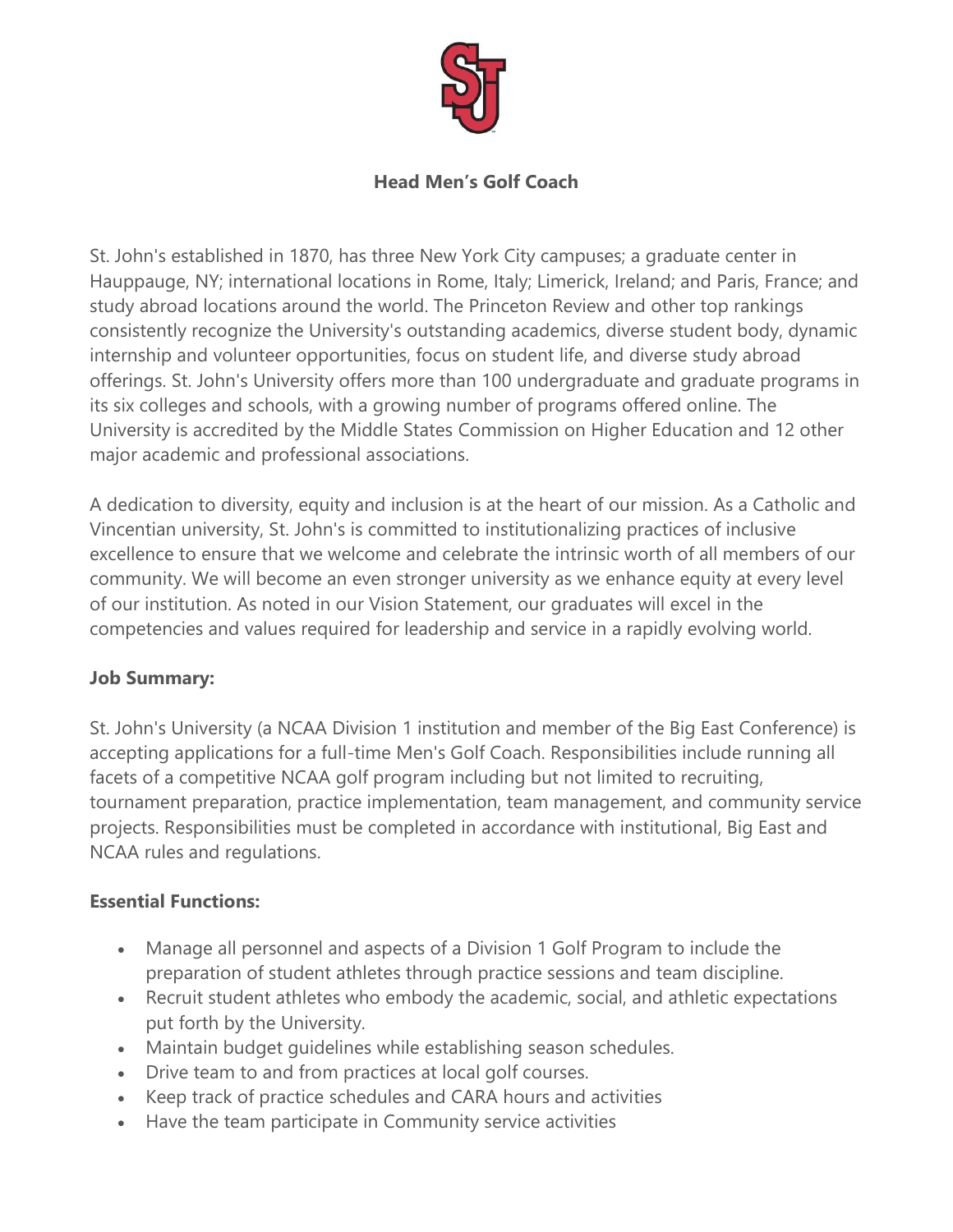### **Competencies**

Ability to drive up to a 14-passenger van.

Valid driver's license

### **Supervisory Responsibility**:

Head Golf coach will supervise their volunteer coach.

#### **Work Environment**

This position has an office in the upper level of Carnesecca and is expected to use a standard computer or laptop.

*Most practices are at local golf courses and during inclement weather the golf room located in Carnesecca Arena is utilized.*

#### **Physical Demands**

The applicant should be able to walk 18 holes on a golf course.

#### **Position Type/Expected Hours of Work**

This is a full-time position with nights and weekend responsibilities.

Coach is required to drive team to and from practice and competitions.

#### **Required Education and Experience:**

 Bachelor's degree and 4-5 years related experience or training, or equivalent combination of education and experience.

#### **Preferred Education and Experience:**

Undergraduate degree